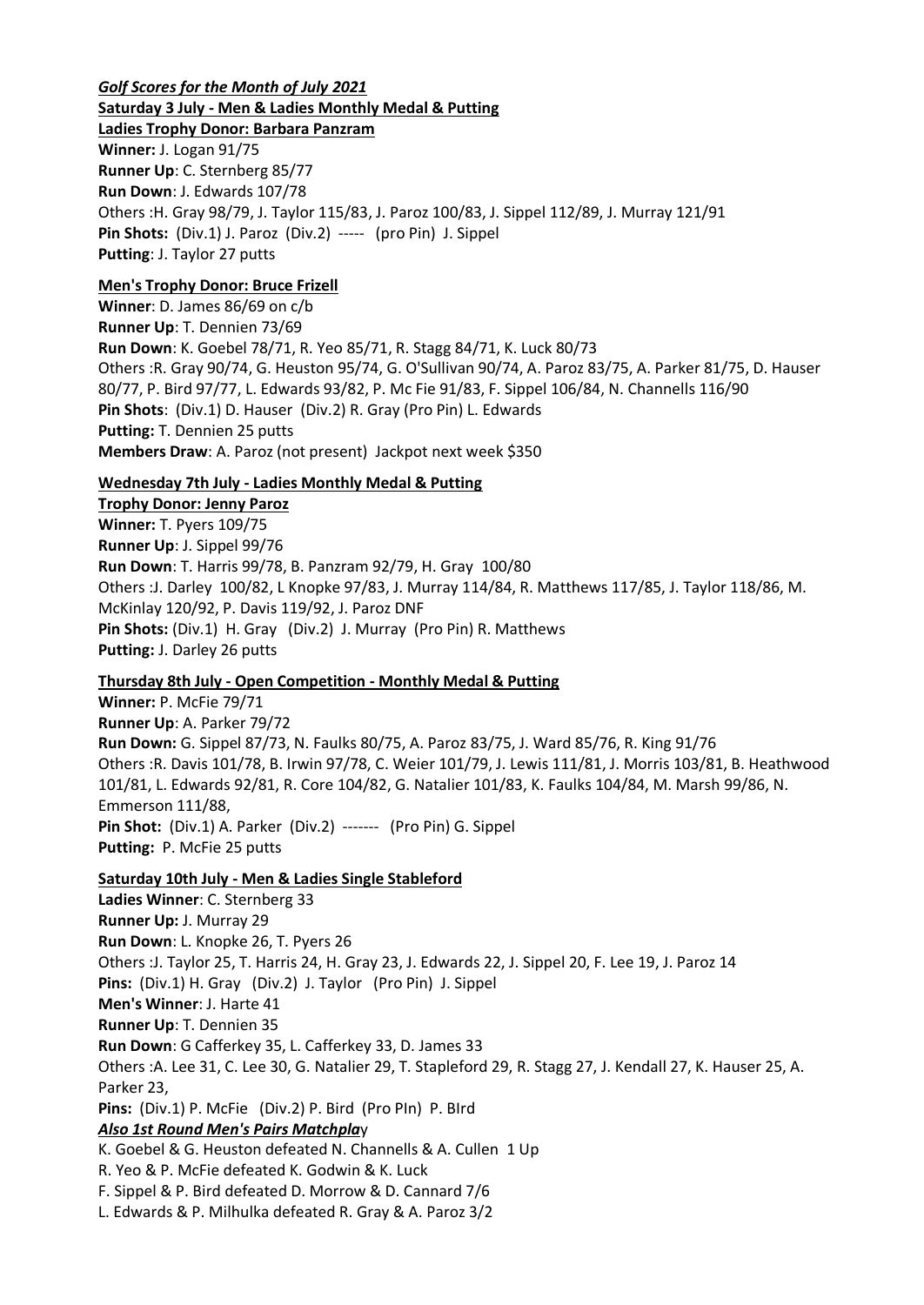## *2nd Round to be played Saturday 17th July*

K. Goebel & G. Heuston to play R. Yeo & P. McFie F. Sippel & P. Bird to play P. Milhulka & L. Edwards Members Draw: Gary Hollaway (not present) Jackpot still \$350

## **Thursday 15th July - Open Competition - Single Stableford**

**Winner**: R. Stagg 34 **Runner Up**: A. Cullen 34 **Run Down**: J. Yeo 34, R. Core 33, D. Gillett 33 Others :K. Luck 31, C. Weier 31, R. Yeo 30, G. Natalier 30, R. Davis 30, J. Ward 29, L. Edwards 27, J. Lewis  $24$ **Pins**: (Pro Pin) L. Edwards (All In) L. Edwards

**Wednesday 14 July - Ladies Competition - Single Stableford Trophy Donor: Maureen McKinlay Winner**: C. Sternberg 36 **Runner Up**: K. Lehmann 34 **Run Down:** T. Harris 32, B. Panzram 32, J. Paroz 32 Others :H. Gray 31, J. Sippel 31, J. Taylor 27, C. Scheiwe 27, R. Matthews 26, F. Lee 26, P. Davis 21, M. McKinlay 18 **Pins:** (Div.1) C. Sternberg (Div.2) H. Gray (Pro Pin) K. Lehmann

**Saturday 17th July - Men & Ladies Single Stableford**

**Trophy Donor: Robin Stagg Ladies Winner**: C. Sternberg 35 **Runner Up**: J. Paroz 33 **Run Down**: H. Gray 31 Others :T. Harris 30, J. Logan 27, F. Lee 23, J. Taylor 22, J. Edwards 21 **Pins**: (Pro Pin) F. Lee (Div.1) J. Paroz (Div.2) H. Gray **Men's Winner:** J. Harte 38 **Runner Up:** G Sternberg 36 **Run Down**: C. Mc Kay 35, T. Dennien 35, G Zischke 34, A. Cullen 33, A. Paroz 33 Others :R. Stagg 32, K. Luck 32, A. Sheppard 31, J. Panzram 31, A. Lee 31, N. Channells 29, M. Acutt 29, C. Lee 29, R. Gray 29, K. Hauser 29, A. Parker 26, D. James 23, G. Natalier 21 **Pins:** (Pro Pin) K. Luck (Div.1) C. McKay (Div.2) R. Yeo *Also 2nd Round Men's Pairs Matchplay* K. Goebel & G. Heuston defeated R. Yeo & P. McFie 7/5 P. Milhulka & L. Edwards defeated F. Sippel & P. Bird 4/2 **Member's Draw:** Friday Night - N. Channells (not Present)\_ **Member's Draw**: Saturday - A. Lee (not present) Jackpot \$350

**Sunday 18th July - Mixed 36 Hole Foursomes**

**Sponsored by: Emmerson Legal**

**Gross Winners**: J. Haddrell & C. Sternberg 160/148 **Gross Runners Up:** C. Bichel & K. Lehmann 170/157

**Nett Winners:** R. Stagg & M. Voorma 181/147

**Nett Runners Up**: D. James & L. Knopke 183/150

Others: A. Paroz & J.Paroz 177/152, S. Luck & J. Logan 177/154, K. Luck & F. Lee 178/153, S. Larkin & C. Scheiwe 178/155, A. Parker & B. Panzram 187/167, K. Goebel & J. Murray 188/152, R. Gray & H. Gray 189/153, D. Hauser & J. Edwards 189/157, L. Edwards & J. Taylor 207/163, G. Heuston & P. Davis 210/162, J. Panzram & S. Littlejohns 212/165, F. Sippel & J. Sippel 218/173 **Pins:** Ladies #2 NTP - (no one); Men's # 2 NTP D. James; All In #8 2nd Shot S. Luck & J. Logan; All In #10

2nd Shot K. Luck & F. Lee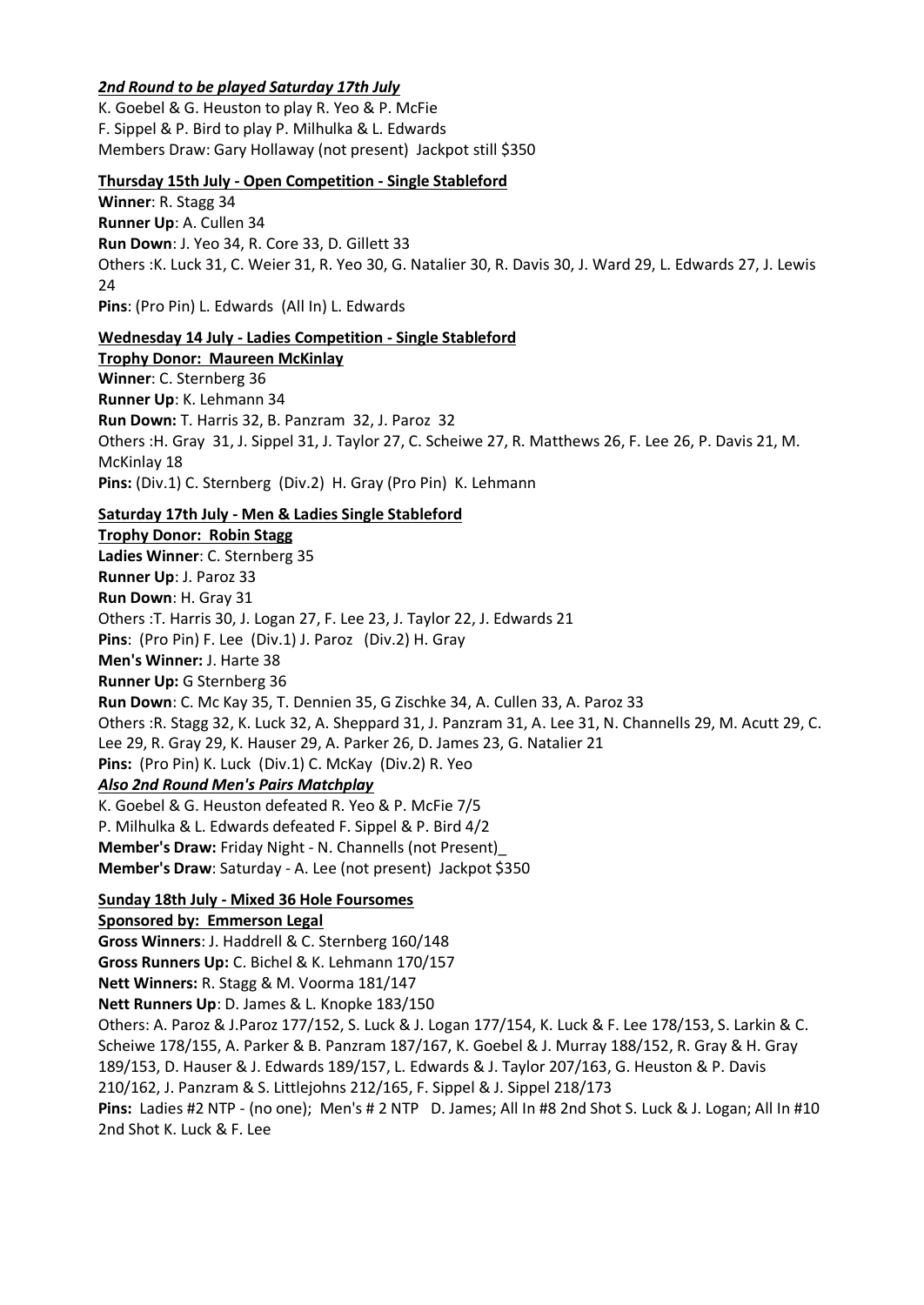#### **Wednesday 21st July - Ladies Competition - Single Stroke**

**Trophy Donor: Wendy McIntosh Winner:** J. Darley 89/70 **Runner Up**: H. Gray 92/72 **Run Down**: J. Murray 106/76, J. Sippel 103/80 Others :J. Kane 107/80, J. Paroz 97/80, B. Panzram 96/83, T. Pyers 120/86, T. Harris 107/86, E. Llewellyn 113/87, J. Taylor 119/87, **Pins**: (Div.1) J. Paroz (Div.2) (Pro Pin) no-one

**Thursday 22nd July - Open Competition - Single Stabelford Winner: D. Gillett 33 Runner Up: M. Marsh 32 Run Down: G. Sippel 32, J. Ward 31 Others** : C. Weier 30, K. Luck 29, J. Lewis 29, R. Davis 27, P. McFie 26, A. Cullen 25, L. Edwards 25, R. Core 22 **Pins: (Pro Pin) M. Marsh (#1) G. Sippel (#3) M/Marsh Pin Shots**: (Div.1) J. Paroz (Div.2.) E. Llewellyn (Pro Pin) ------ **Saturday 24th July - Men & Ladies Single Stableford Ladies Winner:** S Kopelke 88/75 **Runner Up**: E. Llewellyn 101/75 **Run Down:** H. Gray 96/76, J. Paroz 94/77, C. Sternberg 85/77 Others :M. Voorma 98/77, J. Kane 106/79, T. Harris 102/81, J. Murray 114/84, T. Pyers 119/85, J. Blaney 114/85, J. Sippel 111/88, **Pins:** (Div.1) M. Voorma (Div.2) J. Kane (Pro Pin) S. Kopelke **Men's Winner:** J. Panzram 88/72 **Runner Up**: C. Mc Kay 79/72 **Run Down**: R. Gray 89/73, R. Stagg 86/73, K. Hauser 93/75, P. Bird 95/75 Others :A. Parker 83/76, S Kopelke 77/76, D. James 94/76, P. Mc Fie 85/77, A. Paroz 87/79, M. Acutt 97/79, F. Sippel 103/81, G Zischke 86/82, J. Harte 104/85, C. Pearen 108/108 **Pins Shots:** All In 10 C. McKay (Pro Pin) S. Kopelke *Also the Final Round of Men's Matchplay was completed* K. Goebel & G. Heuston defeated P. Milhulka & L. Edwards 1 Up Congratulations!! **Sunday 25th July - Men's 36 Hole Foursomes Championships Sponsored by: Chris Ryan & Ken Pomerenke Gross Winners**: C, Bichel & D. Hauser 167/163 **Nett Winners**: A. Paroz & R. Gray 176/152 **Gross Runners Up**: A. Parker & K. Goebel 170/157 **Nett Runners Up:** D. James & A. Cullen 196/158 Others: S. Larkin & N. Faulks 174/164; K. Luck & K. Godwin 187/169; R. Yeo & L. Edwards 189/163; D.

Morrow & D. Cannard 196/166; G. Heuston & J. Panazram 206/169

**Pins:** 1st 18 holes (Div.1) S. Larkin (Div.2) D. James (All In) D. Morrow

2nd 18 holes (Div.1) ------ (Div.2) R. Gray (All In) A. Paroz

**Wednesday 28th July - Ladies 36 Hole Foursomes Championships**

#### **Sponsored by: Judy Logan**

**Gross Winner:** C. Sternberg & J. Darley 172/145

**Nett Winners**: K. Lehmann & M. Voorma 182/149

**Gross Runners Up:** J. Logan & L. Knopke 190/159

**Nett Runners Up:** C. Scheiwe & J. Sippel 200/154 on c/b

Others: J. Murray & T. Pyers 218/154; J. Paroz & M. McKinlay 203/156; B. Panzram & P. Davis 201/161; T. Harris & E. Llewellyn 209/162; F. Gray & F. Lee 202/165; J. Blaney & J. Taylor 227/166

**Pin Shots**: 1st 18 Holes (Div.1) J. Logan & L. Knopke (Div.2) E. Llewellyn & T. Harris (All In 2) M. Voorma 2nd 18 Holes (Div.1) M. Voorma 7 K. Lehmann (Div.2) C. Scheiwe & J. Sippel (All in 2) --------